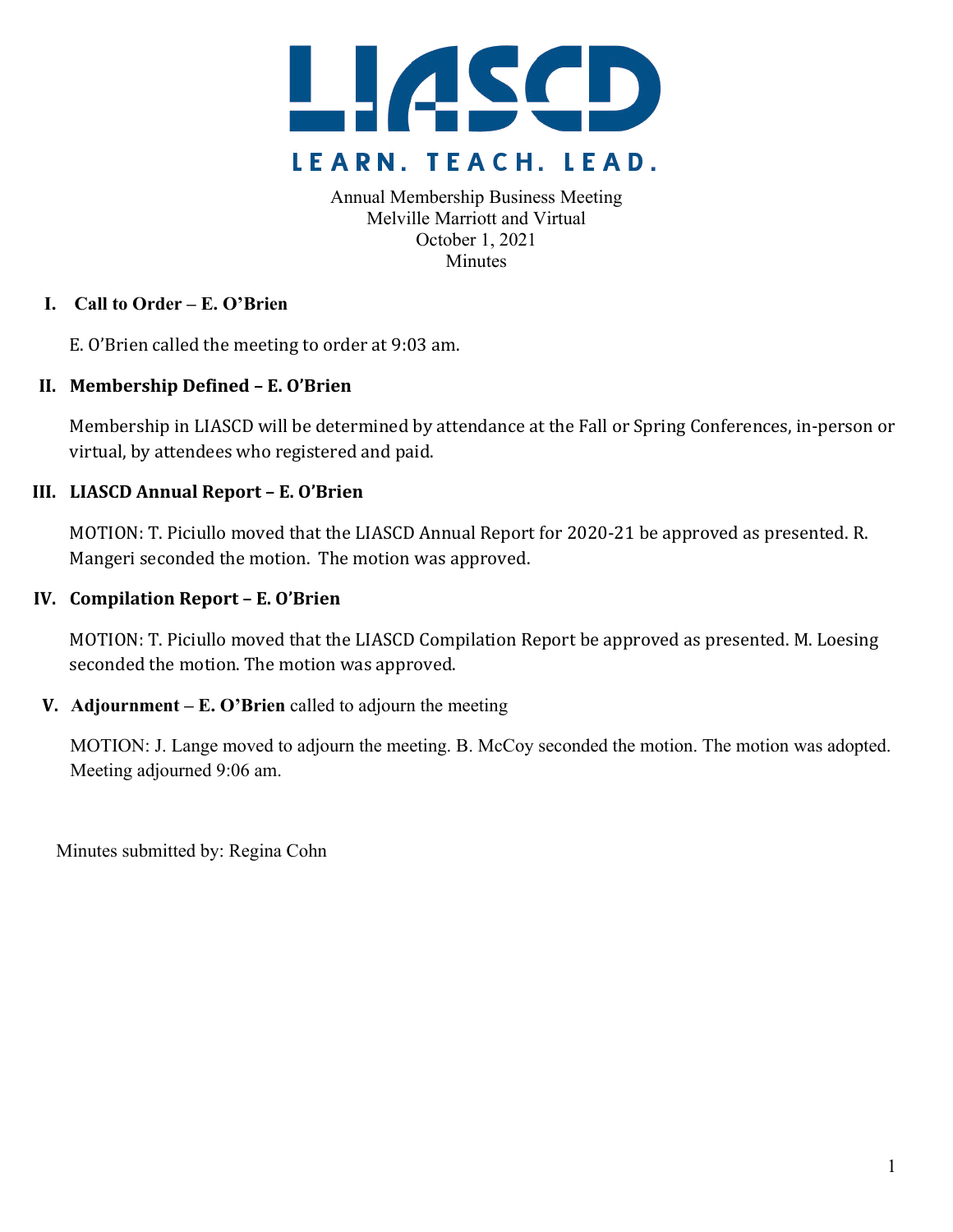

Executive Board Meeting October 1, 2021 Melville Marriott **Minutes** 

Attendees: R. Cohn, T. Dalley, M. DiMenna, T. Eagen, G. Faust, T. Fulton, D. Kranz, J. Lange, L. Lewis, M. Loesing, D. McCabe, B. McCoy, R. Mangeri, E. O'Brien, L. Outlaw, T. Piciullo, J. Ripley, D. Seinfeld, L. Seinfeld, G. Silverman, D. Smith, B. Wiley Members not in attendance: J. Klomp, M. Secaur

## **I. Call to Order – E. O'Brien**

E. O'Brien called the meeting to order at 2:48 pm

## **II. Approval of Minutes from the Meeting of July 22, 2021 – R. Cohn**

MOTION: J. Ripley moved that the Minutes of the Executive Board Meeting of July 22, 2021 be accepted as distributed. D. Seinfeld seconded the motion. All in favor. The motion was adopted. The minutes were approved as distributed.

## **III. Treasurer's Report – L. Outlaw**

- a) Fall Conference 216 registrants including 41 virtual attendees
- b) Checking account balance as of October 1, 2021 \$68,820.42
- c) Anticipated income \$30,450.00
- d) Vendor payments \$8,026.00
- e) Total expenses through October 1, 2021 \$31,582.53

## **IV. Fall Conference Recap and Discussion – E. O'Brien**

- a) T. Dalley did a great job as Conference Chair!
- b) B. Wiley and M. DiMenna already receiving conference evaluations online
- c) Suggestion to send out a "thank you" email to attendees
- d) Vendors complimented the set-up and professionalism of the day

## **V. Fall 2021 Network Update – R. Mangeri**

a) November 18, 2021 – 4:30 pm – 6:00 pm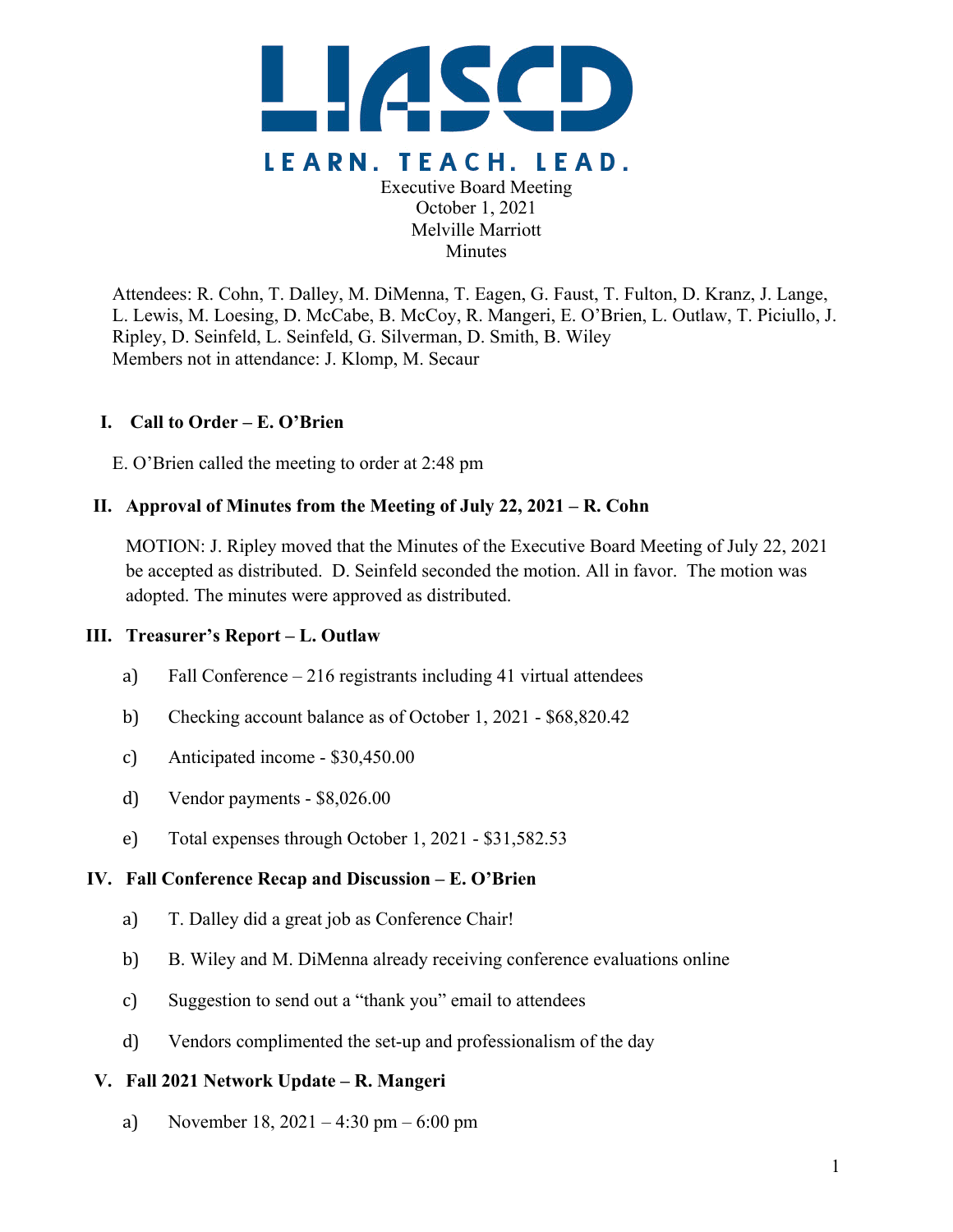# b) Topic: *Culturally Responsive Teaching – Creating A Sense of Belonging For All Students*

Three groups to each present a topic – each group to speak for ten minutes then five minutes for question/answer – followed by table discussions

- (1) Improving Attendance
- (2) Cultural Aspects
- (3) ELL

# **VI. 60th Anniversary Celebration Recap and Discussion – J. Lange**

- a) 25 people in attendance September 30, 2021
- b) Need for personal contact information Board Member contact sheet to be updated with personal email and phone numbers
- c) Build in opportunities for social get-togethers
- d) Last reunion was in 1992 at The Milleridge Inn with 150 people in attendance
- e) Suggestions (1) Have an annual event (2) formal dinner (3) at the annual summer meeting

#### **VII. Scholarship Committee Update – J. Lange**

a) will update the Board at the next meeting

#### **VIII. Spring Conference 2022 Discussion – R. Mangeri**

- a) March 4, 2022
- b) Modify our traditional spring conference format
- c) AM update from the State
	- A. Chancellor Dr. Lester W. Young, Jr.
	- B. Deputy Commissioner Dr. Kimberly Young Wilkins
	- C. Assistant Commissioner for Curriculum Marybeth Casey
	- D. Director, Office of State Assessment Zachary Warner
	- E. Assistant Commissioner, Office of Accountability Jason Harmon
- d) AM update from Attorneys
- e) PM 4-6 Breakout Rooms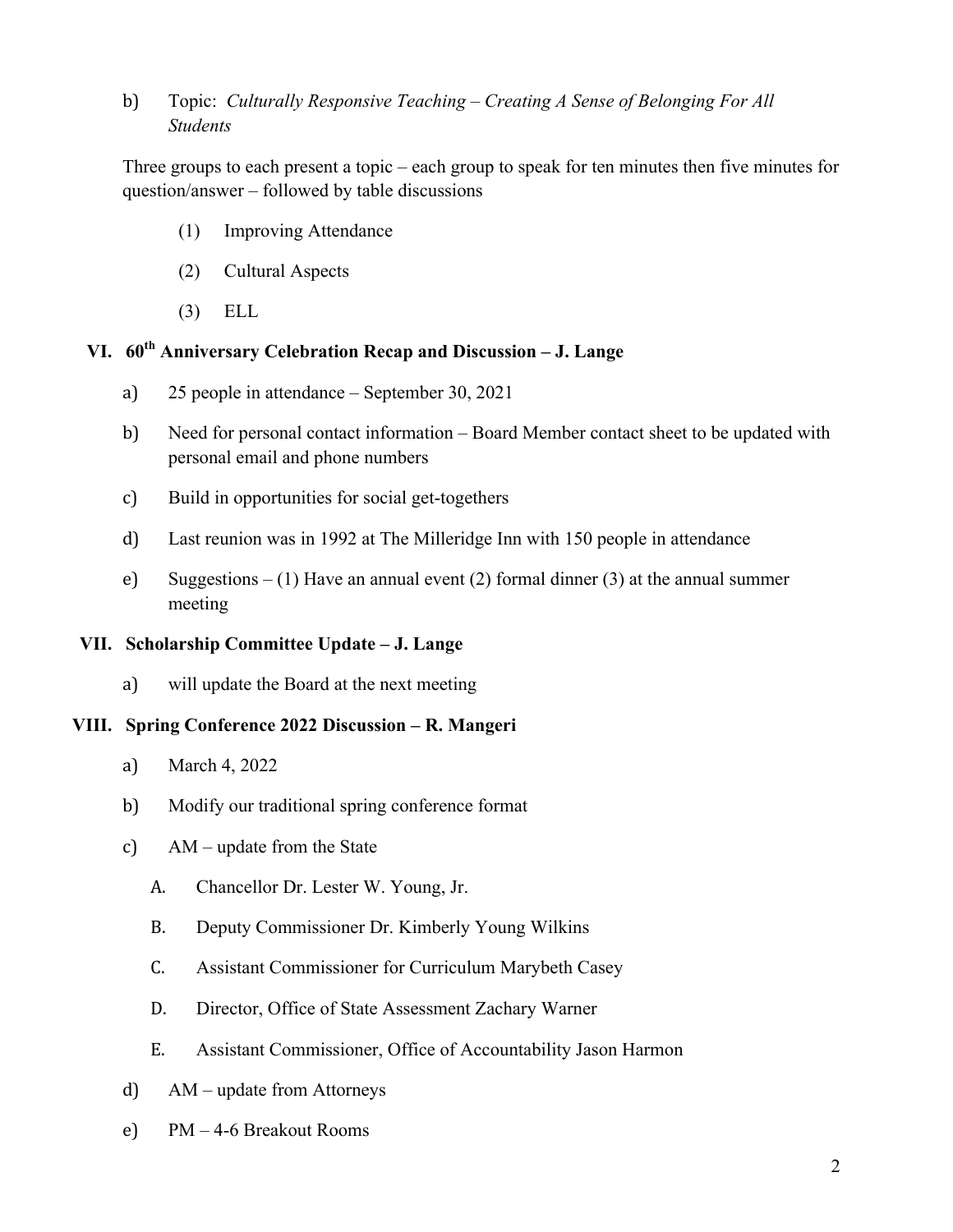- A. Graduation Measures
- B. Impact of Covid Assessing Learning Loss
- C. Diversity, Equity and Inclusion
- D. Doctoral Research Tables
- E. EdCamp

## **IX. Spring Networking 2022 Update – R. Mangeri**

a) May 5, 2022 – Heritage Club

## **X. Spring 2023 Conference Discussion – E. O'Brien**

- a) Speaker ideas:
	- A. Annie Murphy Paul *The Extended Mind: The Power of Thinking Outside the Brain*  D. McCabe
	- B. Linda Darling-Hammond
	- C. WestEd Martha Palacios and Aída Walqui B. McCoy
	- D. Andrea Honigsfeld
	- E. Pedro Noguera
	- F. Anthony Posillico Savvas Learning –they are releasing a new line of books on culturally responsive learning and he could provide us with authors to do workshops - T. Piciullo
- b) Possible Topics:
	- A. Engaging the Hispanic Population Reaching the Learner Cultural Disconnection
	- B. A Welcoming and Affirming Environment

#### **XI. Calendar for 2021-22 - E. O'Brien**

| Fall Networking 2022 (dinner meeting - Heritage Club) | November 18, 2021 |
|-------------------------------------------------------|-------------------|
| Winter Meeting 2022 (dinner meeting)                  | January 26, 2022  |
| Spring Conference 2022                                | March 4, 2022     |
| Spring Networking 2022 (dinner meeting)               | May 5, 2022       |
| End Of Year Dinner Meeting 2022                       | June 10, 2022     |